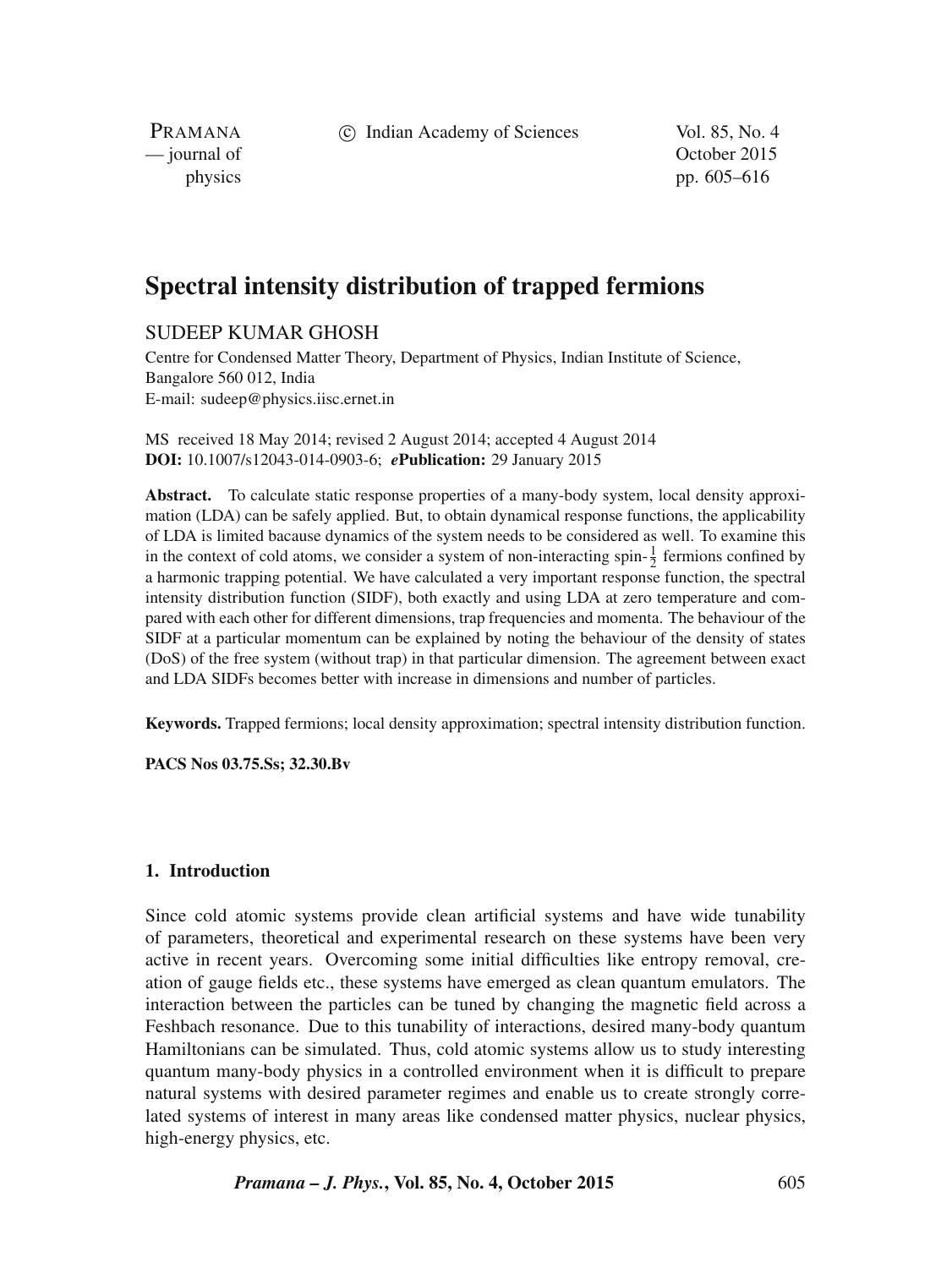## *Sudeep Kumar Ghosh*

The temperature being very low, trapped cold atomic gases are in the quantum degeneracy regime. In this regime bosons condense to a Bose–Einstein condensate (BEC) [1]. By trapping the BEC in an optical potential and suppressing charge fluctuations by increasing the depth of the optical lattice, transition from a superfluid BEC to a Mott insulator had been realized [2]. Similarly, in degenerate Fermi gases, cross-over from a condensate of very weakly bound Cooper pairs in the Bardeen–Cooper–Schrieffer (BCS) state to a condensate of tightly bound Bosons in the BEC state, was obtained by tuning the interaction between the fermions across unitarity [3]. Interesting quantum many-body physics occurs in the presence of magnetic fields but because cold atoms are neutral, gauge fields are needed to be produced artificially [4–6]. In fermions, synthetic non-Abelian gauge fields have many interesting consequences like emergence of novel states [7], amplification of interaction etc. [8–10]. Experimentally, these synthetic non-Abelian gauge fields have been realized recently [11,12].

Another major achievement of the last decade is the development in the field of photoemission spectroscopy [13,14]. Photoemission spectroscopy enables one to probe the occupied single-particle states of a fermionic system. The usual photoemission spectroscopy was generalized to the case of cold atomic systems using radio frequency photoemission spectroscopy [15]. In Fermi gases this technique reveals interesting many-body effects like the pseudogap phenomenon [16–19].

The spectral function is a very important quantity for a many-body system because it reveals many important aspects like excitations of the system. In radio frequency photoemission spectroscopy, this quantity is routinely measured [17]. The static response properties of a many-body system are well captured within LDA because the dynamics of the system is not involved in this case. To account for the dynamics of the system in obtaining dynamical response functions, there are different versions of LDA like the time-dependent LDA (TDLDA). But their applicability depends on the adiabaticity of the dynamics of the system [20,21]. Let  $\chi(\omega^+,\mathbf{q})$  be the response function of a many-body system, where **q** is the momentum and  $\omega$  is the frequency. Then, to obtain the static response function  $\lim_{\omega\to 0} \chi(\omega^+, \mathbf{q})$  or the average static response  $\lim_{\omega\to 0} \lim_{\mathbf{q}\to 0} \chi(\omega^+, \mathbf{q})$ , LDA can be applied. But, in obtaining the full dynamical response function  $\chi(\omega^+, \mathbf{q})$ , applicability of LDA is limited because of the reason described earlier.

Even a system of non-interacting fermions in the presence of trap has many interesting characteristics as the trapping potential explicitly breaks the spatial translational invariance [7,22–25]. The chemical potential and thermodynamic quantities such as specific heat show oscillation as a function of the number of particles due to the finite degeneracy of the energy eigenstates of the isotropic harmonic oscillator [26–28]. So, we take the viewpoint that this ideal Fermi system, in the presence of an isotropic harmonic trapping potential, is very interesting and we consider spin- $\frac{1}{2}$  version at zero temperature. We investigate the performance of LDA with respect to the exact case by calculating a dynamical response function of the system as an example. The dynamical response function, is the spectral intensity distribution function (SIDF). This SIDF is calculated exactly using LDA in any dimension for various parameter regimes. The results obtained using the two techniques are compared for different momenta, different trap frequencies and different number of particles in 1, 2 and 3 dimensions. We have found that as the dimension increases the agreement between the exact and LDA SIDFs gets better. Moreover, increase in the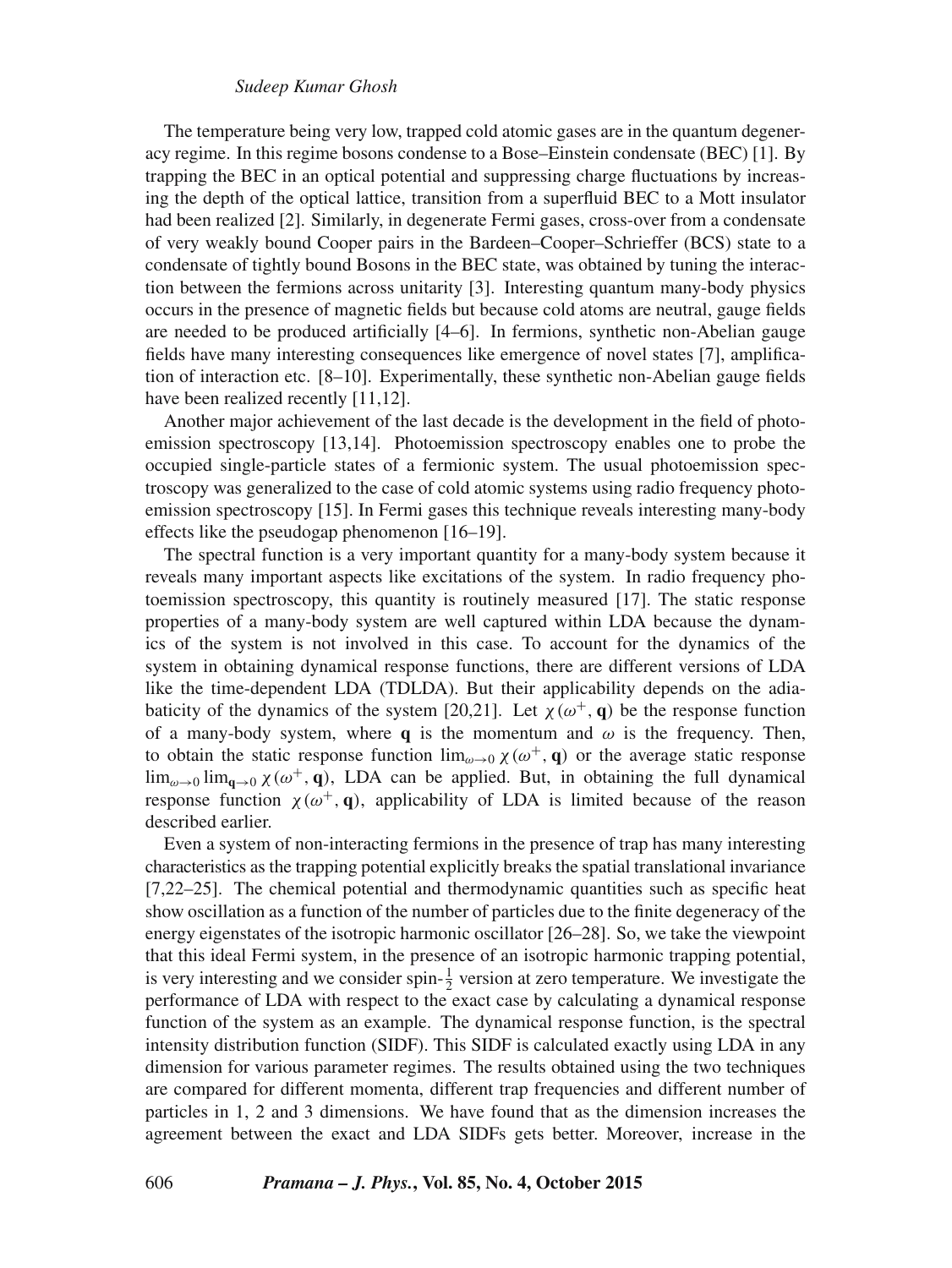number of particles makes LDA better in higher dimensions. In the following section, we describe the system under consideration and formulate the problem.

#### **2. Description of the system**

We consider a system of non-interacting spin- $\frac{1}{2}$  fermions trapped in a harmonic potential of frequency  $\omega_0$ . The Hamiltonian of the system is

$$
\hat{\mathcal{H}} = \frac{\hat{\mathbf{p}}^2}{2m} + \frac{1}{2}m\omega_0^2 \hat{\mathbf{r}}^2 \,,\tag{1}
$$

where m is the mass of fermions. Taking m and the Planck's constant  $(h)$  to be unity, the Hamiltonian operator in momentum space can be written as

$$
\hat{\mathcal{H}} = -\frac{1}{2}\omega_0^2 \frac{\partial^2}{\partial \hat{\mathbf{p}}^2} + \frac{1}{2}\hat{\mathbf{p}}^2.
$$
\n(2)

The one-dimensional harmonic oscillator eigenstates in momentum space can be labelled by a quantum number  $n(n)$  is an integer). They are

$$
\phi(n,k) = \frac{1}{\sqrt{2^n n!}} \left(\frac{1}{\pi \omega_0}\right)^{1/4} \exp\left(-\frac{k^2}{2\omega_0}\right) H_n\left(\frac{k}{\sqrt{\omega_0}}\right) \tag{3}
$$

with energy  $\varepsilon_n = (n + \frac{1}{2})\omega_0$ . The eigenstates of the harmonic oscillator in d-dimension are products of d one-dimensional harmonic oscillator eigenfunctions and are labelled by a set of d integers {**n**}. In momentum space representation they are given by

$$
\langle \mathbf{k} | \mathbf{n} \rangle = \psi(\mathbf{n}, \mathbf{k}) = \prod_{i=1}^{d} \phi(n_i, k_i)
$$
 (4)

with energies  $\varepsilon(\mathbf{n}) = \sum_{i=1}^{d} (n_i + \frac{1}{2}) \omega_0$ . In calculating the SIDF exactly these eigenfunctions are used while in LDA the harmonic potentials are used to obtain approximate local quantities.

#### **3. Calculation of SIDF**

The SIDF is an important response function because it contains information about manybody effects in the system. At zero temperature, the SIDF is calculated using two techniques: (1) LDA and (2) exact method. Complete analytical expressions for SIDF is obtained using LDA in any dimension and exact SIDF is obtained numerically. We note that there are two important energy scales in the problem: trap centre chemical potential  $(\mu_0)$  and the frequency of the harmonic potential  $(\omega_0)$ .

#### 3.1 *Calculation using LDA*

Within LDA, we take into account the effect of trap potential by making the chemical potential  $\mu$  of the system a 'local variable' [26]. This local chemical potential  $\mu(\mathbf{r})$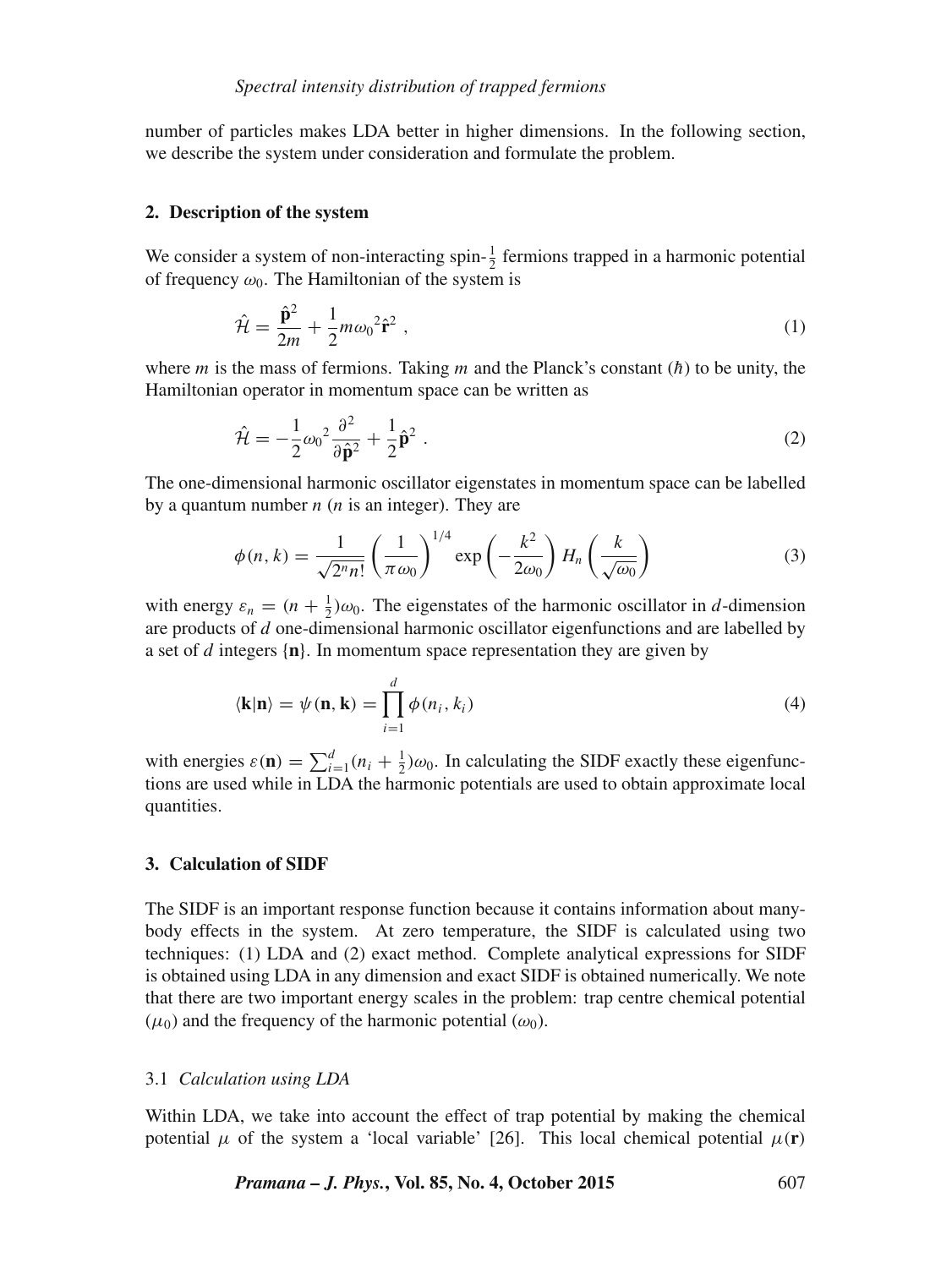determines the density of particles  $\rho(\mathbf{r})$  at a point in space **r** and they are related by the equation of state. As a function of  $\mu_0$ ,  $\mu(\mathbf{r})$  is given by

$$
\mu(\mathbf{r}) + \frac{1}{2}\omega_0^2 r^2 = \mu_0.
$$
\n(5)

The SIDF calculation within LDA is, therefore, two-fold: first obtain  $\mu_0$  as a function of  $\omega_0$  and number of particles (*N*) and then calculate  $\mu(\mathbf{r})$  to obtain SIDF.

3.1.1 *Calculation of the trap centre chemical potential*: Let there be N particles in the trap which form a cloud of radius  $R_0$ . Then in d-dimensions ( $d \ge 2$ ) we have

$$
\int_0^{R_0} \mathrm{d}\mathbf{r} \,\rho(\mathbf{r}) = N,\tag{6}
$$

where  $\rho(\mathbf{r})$  is the density of particles at position **r**. Considering spherical symmetry in the problem we note that  $\rho(\mathbf{r})$  depends only on r, which leads to

$$
C(d) \int_0^{R_0} dr \, r^{d-1} \rho(r) = N \tag{7}
$$

with  $C(d) = 2\pi^{d/2}/\Gamma(d/2)$ . The trap centre chemical potential  $\mu_0$  and the radius of the cloud  $R_0$  is related as

$$
\mu_0 = \frac{1}{2}\omega_0^2 R_0^2. \tag{8}
$$

If  $g(\mathbf{k})$  is the density of state (DoS) of non-interacting free spin- $\frac{1}{2}$  particles in **k**-space then  $g(\mathbf{k}) = 2(V/(2\pi)^d)$  (the factor 2 comes from spin degeneracy and V is the volume of the d spatial dimension) in d dimensions. So, for  $d \ge 2$ 

$$
\int_0^{k_F} \mathrm{d}\mathbf{k} \ g(\mathbf{k}) = N,\tag{9}
$$

where  $k_F$  is the Fermi momentum of the system. The density of particles  $\rho$  is therefore

$$
\rho = \frac{2C(d)}{d(2\pi)^d} (2\mu)^{d/2},\tag{10}
$$

where  $\mu$  is the chemical potential of the free Fermi gas. This is the equation of state of the free Fermi gas in  $d(≥2)$  dimensions. Plugging eq. (5) in eq. (10), the spatial density of the system within LDA can be written as

$$
\rho(\mathbf{r}) = \frac{2C(d)}{d(2\pi)^d} (2\mu_0 - \omega_0^2 r^2)^{d/2}.
$$
\n(11)

Substituting eq.  $(11)$  in eq.  $(7)$  and then using eq.  $(8)$ , we obtain a relation among the variables  $\mu_0$ ,  $\omega_0$  and N in d dimensions ( $d \ge 2$ )

$$
\left(\frac{2\mu_0}{\omega_0}\right)^d = \frac{N}{X(d)},\tag{12}
$$

where

$$
X(d) = \frac{\sqrt{\pi}}{d(2^{2d-2})\Gamma(\frac{d}{2})\Gamma(\frac{d+1}{2})}.
$$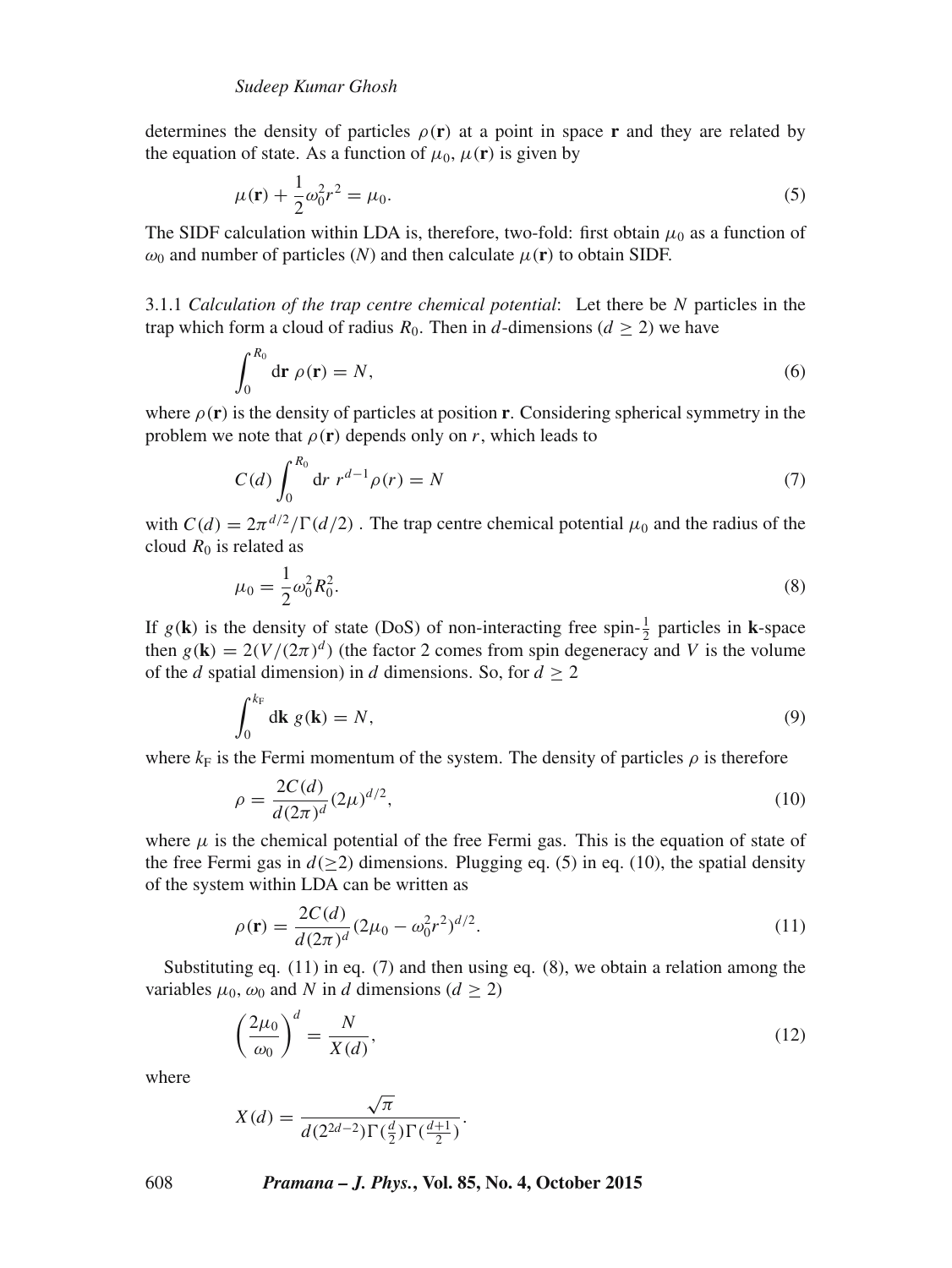Similarly, for a system of N particles in one dimension

$$
\int_{-k_{\rm F}}^{k_{\rm F}} d\mathbf{k} \ g(\mathbf{k}) = N \Rightarrow \sqrt{2\mu} = \frac{\pi \rho}{2}.
$$
 (13)

The spatial density of the trapped particles  $\rho(r)$  obtained in the same way is

$$
\rho(r) = \frac{2\omega_0}{\pi} \sqrt{R_0^2 - r^2},\tag{14}
$$

and we have

$$
\int_{-R_0}^{R_0} \mathrm{d}r \; \rho(r) = N. \tag{15}
$$

The above equation then leads to 1d version of eq. (12) as

$$
\frac{2\mu_0}{\omega_0} = N.\tag{16}
$$

Combining eqs (12) and (16), the trap centre chemical potential  $\mu_0$ , the trap frequency  $\omega_0$  and the number of particles N in any dimension d are related as

$$
X(d)(\omega_0 R_0^2)^d = N. \tag{17}
$$

This relation is used to calculate the local chemical potential.

2

3.1.2 *Obtaining the SIDF within LDA*: The single-particle spectral function of a system with dispersion relation  $\epsilon(\mathbf{k})$  is

$$
A(\mathbf{k}, \omega) = \delta(\omega - \epsilon(\mathbf{k})).
$$
\n(18)

In LDA, the SIDF is obtained by adding local single-particle spectral functions with suitable spectral weights. We approximate the free particle dispersion  $\epsilon(\mathbf{k})$  to a local dispersion  $\epsilon(\mathbf{r}, \mathbf{k})$  at every position **r** in space as

$$
\epsilon(\mathbf{r}, \mathbf{k}) = \frac{k^2}{2} + \frac{1}{2}\omega_0^2 r^2,\tag{19}
$$

for the trapped system. The LDA form of the local single-particle spectral function  $A(\mathbf{r}, \mathbf{k}, \omega)$  is then

$$
A(\mathbf{r}, \mathbf{k}, \omega) = \delta(\omega - \epsilon(\mathbf{r}, \mathbf{k})).
$$
\n(20)

So, the total SIDF  $I(\mathbf{k}, \omega)$  is obtained as

$$
I(\mathbf{k}, \omega) = \int \mathrm{d}\mathbf{r} \; W(\mathbf{r}, \mathbf{k}) A(\mathbf{r}, \mathbf{k}, \omega), \tag{21}
$$

where  $W(\mathbf{r}, \mathbf{k})$  is the spectral weight of the local single-particle spectral function at position **r**. In d dimensions it is given by

$$
W(\mathbf{r}, \mathbf{k}) = \frac{1}{(2\pi)^d} \Theta(\mu_0 - \epsilon(\mathbf{r}, \mathbf{k})).
$$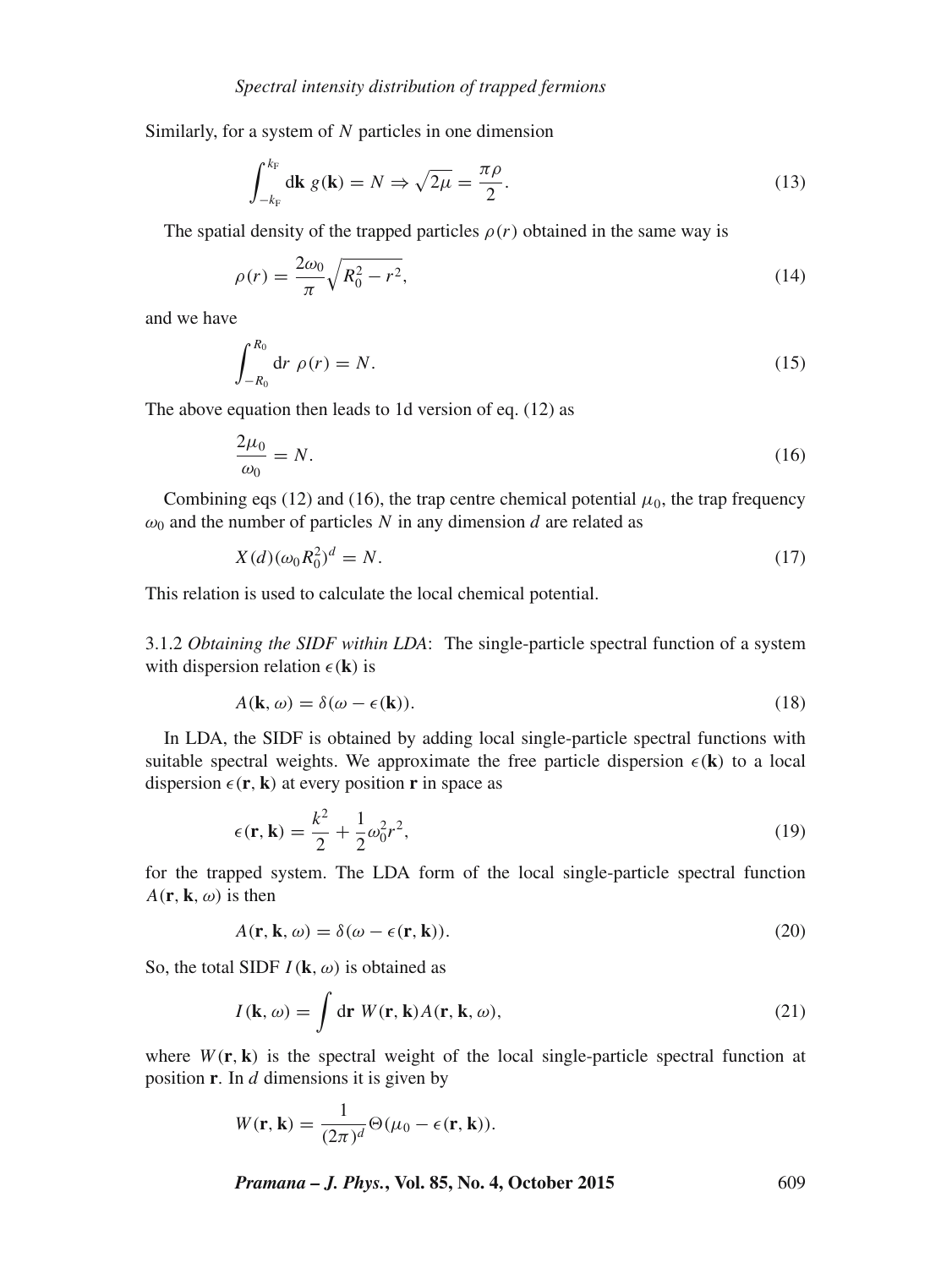### *Sudeep Kumar Ghosh*

In one dimension, we use the relation between the trap centre chemical potential  $\mu_0$ and the number of particles  $N$  from eq. (16) in eq. (21) to obtain

$$
I(k,\omega) = \frac{1}{2\pi} \int_{-r_k}^{r_k} dr \ \delta\left(\omega - \frac{k^2}{2} - \frac{1}{2}\omega_0^2 r^2\right) \Theta(\mu_0 - \omega),\tag{22}
$$

where

$$
r_k = \frac{\sqrt{2\mu_0 - k^2}}{\omega_0}.
$$

This equation gives in one dimension the LDA form of the SIDF

$$
I(k,\omega) = \frac{\Theta(\mu_0 - \omega)\Theta(\omega - \frac{k^2}{2})}{\pi\omega_0\sqrt{2\omega - k^2}}.
$$
\n(23)

In the same way as above in d-dimensions ( $d \ge 2$ ) using eq. (12) in eq. (21) we get

$$
I(\mathbf{k}, \omega) = \frac{C(d)}{(2\pi)^d} \int_0^{r_k} dr \ r^{d-1} \delta\left(\omega - \frac{k^2}{2} - \frac{1}{2}\omega_0^2 r^2\right) \Theta(\mu_0 - \omega), \tag{24}
$$

which then gives the SIDF for spin- $\frac{1}{2}$  particles in d-dimensions ( $d \ge 2$ ) as

$$
I(\mathbf{k},\omega) = \frac{C(d)}{(2\pi)^d} \left(\frac{R_m^{d-2}}{\omega_0^2}\right) \Theta(\mu_0 - \omega) \Theta\left(\omega - \frac{k^2}{2}\right),\tag{25}
$$

where

$$
R_m = \sqrt{\frac{2\omega - k^2}{\omega_0^2}}.
$$

The form of the SIDF  $I(\mathbf{k}, \omega)$  in any dimension d from eqs (23) and (25) can therefore be written as

$$
I(\mathbf{k},\omega) = \frac{C(d)}{(2\pi)^d} \left(\frac{R_m^{d-2}}{\omega_0^2}\right) \Theta(\mu_0 - \omega) \Theta\left(\omega - \frac{k^2}{2}\right),\tag{26}
$$

where

$$
R_m = \sqrt{\frac{2\omega - k^2}{\omega_0^2}} \quad \text{and} \quad C(d) = \frac{2\pi^{d/2}}{\Gamma(d/2)}.
$$

Due to the conservation of number of particles *N*, the SIDF obeys the following sum rule:

$$
\int \mathrm{d}\mathbf{k} \, \mathrm{d}\omega \, I(\mathbf{k}, \omega) = N. \tag{27}
$$

By using the expression of  $I(\mathbf{k}, \omega)$  from eq. (26) and carrying out integration over momentum and energy we see that the SIDFs obtained using LDA indeed obey the sum rule given by eq. (27).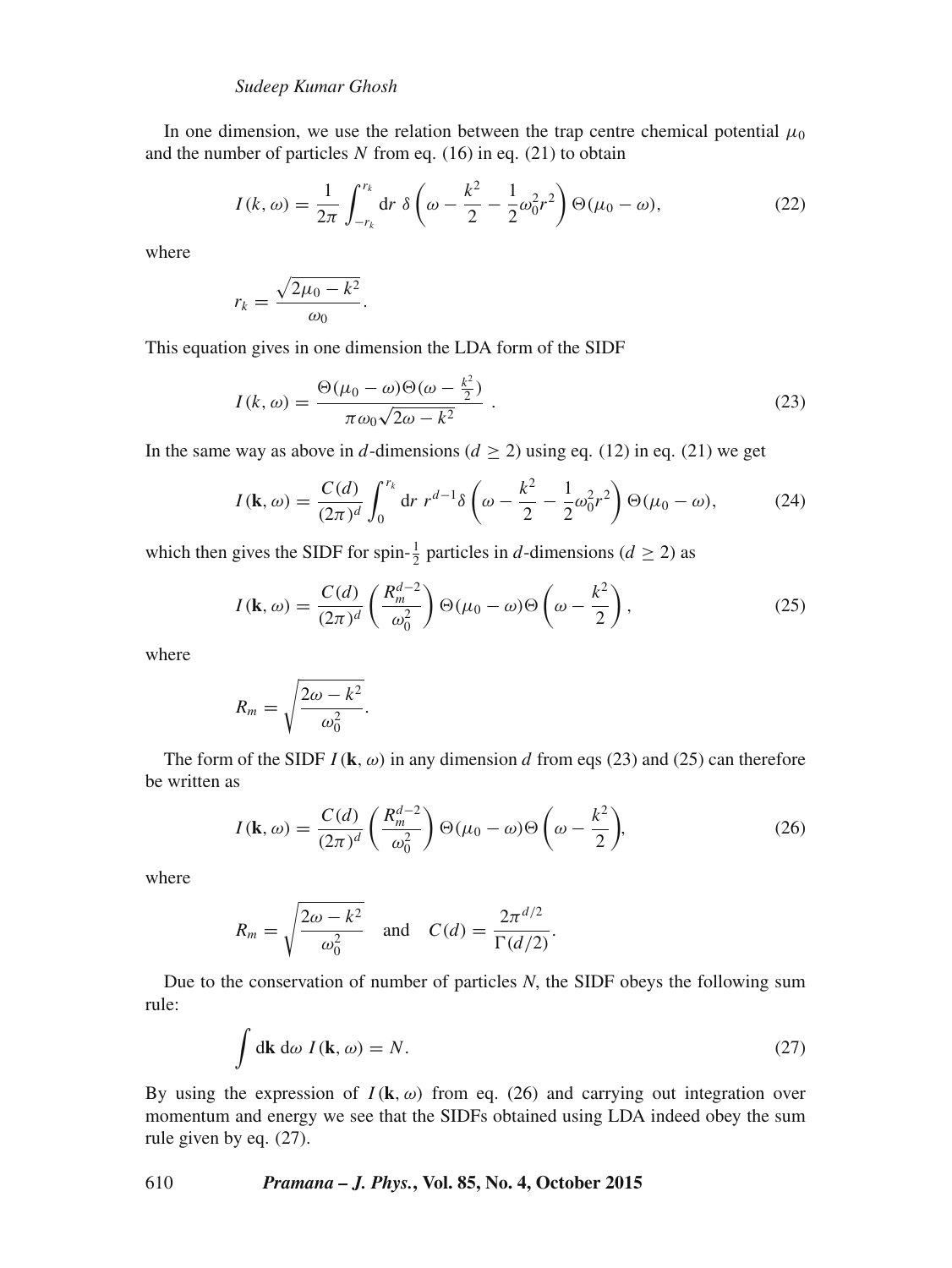#### 3.2 *Exact calculation*

To calculate the SIDF exactly we use the harmonic oscillator basis set given by eq. (4). In terms of the eigenstates labelled by a set of quantum numbers  $\{n\}$  with energies  $\varepsilon(n)$ , the SIDF is

$$
I(\mathbf{k},\omega) = \sum_{\{\mathbf{n}\}} |\langle \mathbf{n}|\mathbf{k}\rangle|^2 \delta(\omega - \varepsilon(\mathbf{n})),\tag{28}
$$

where the sum is over all the occupied states. The SIDF thus obtained is spherically symmetric. Orthonormality of the eigenfunctions of the harmonic oscillator can be used to show that the sum rule given by eq. (27) is satisfied. By using these eigenfunctions and carrying out the summation over all the occupied states for a fixed number of particles  $N$ , we obtain the SIDF in any dimension. The summation is performed numerically by broadening the delta function as a Lorentzian of 'suitable width'. As an approximation to the delta function  $\delta(x)$ , we use the Cauchy–Lorentz probability density function

$$
\mathcal{L}(x,\eta) = \frac{1}{\pi} \frac{\eta}{x^2 + \eta^2},\tag{29}
$$

where  $\eta$  is the half-width at half-maximum (HWHM) of  $\mathcal{L}(x, \eta)$ . As  $\eta \to 0$ , the Lorentzian distribution  $\mathcal{L}(x, \eta)$  approaches the delta function distribution  $\delta(x)$ , where  $\eta$ is a phenomenological parameter which needs to be chosen properly. As the energy levels of an isotropic harmonic oscillator are degenerate, we account for suitable degeneracies of these levels and choose the number of particles such that the highest occupied harmonic oscillator level is completely filled. The degeneracy  $g_d^n$  of the *n*th energy eigenstate of a *d*dimensional isotropic harmonic oscillator can be calculated from the following recursion relation:

$$
g_d^n = \sum_{n_1=0}^n g_{d-1}^{n-n_1} \quad \text{with } g_1^n = 1. \tag{30}
$$

Using this relation, the expression for the degeneracy is obtained to be

$$
g_d^n = \frac{\Gamma(n+d)}{\Gamma(d)\Gamma(n+1)}\,,\tag{31}
$$

and if the highest occupied energy level  $n = v_{\text{max}}$ , the total number of particles in the system (including spin degeneracy) is

$$
N_d^{\nu_{\text{max}}} = 2 \sum_{n=0}^{\nu_{\text{max}}} g_d^n = \frac{2 \Gamma(\nu_{\text{max}} + d + 1)}{\Gamma(d + 1)\Gamma(\nu_{\text{max}} + 1)} \,. \tag{32}
$$

The following section contains discussions of our results.

## **4. Results and discussion**

It is noted from eq. (26) that the behaviour of the SIDF at a particular momentum is similar to the DoS of the system as a function of energy without the trapping potential at that particular dimension. So, we expect the behaviour of SIDF of the trapped spin- $\frac{1}{2}$ fermionic system to be similar to the corresponding DoS of the free spin- $\frac{1}{2}$  fermionic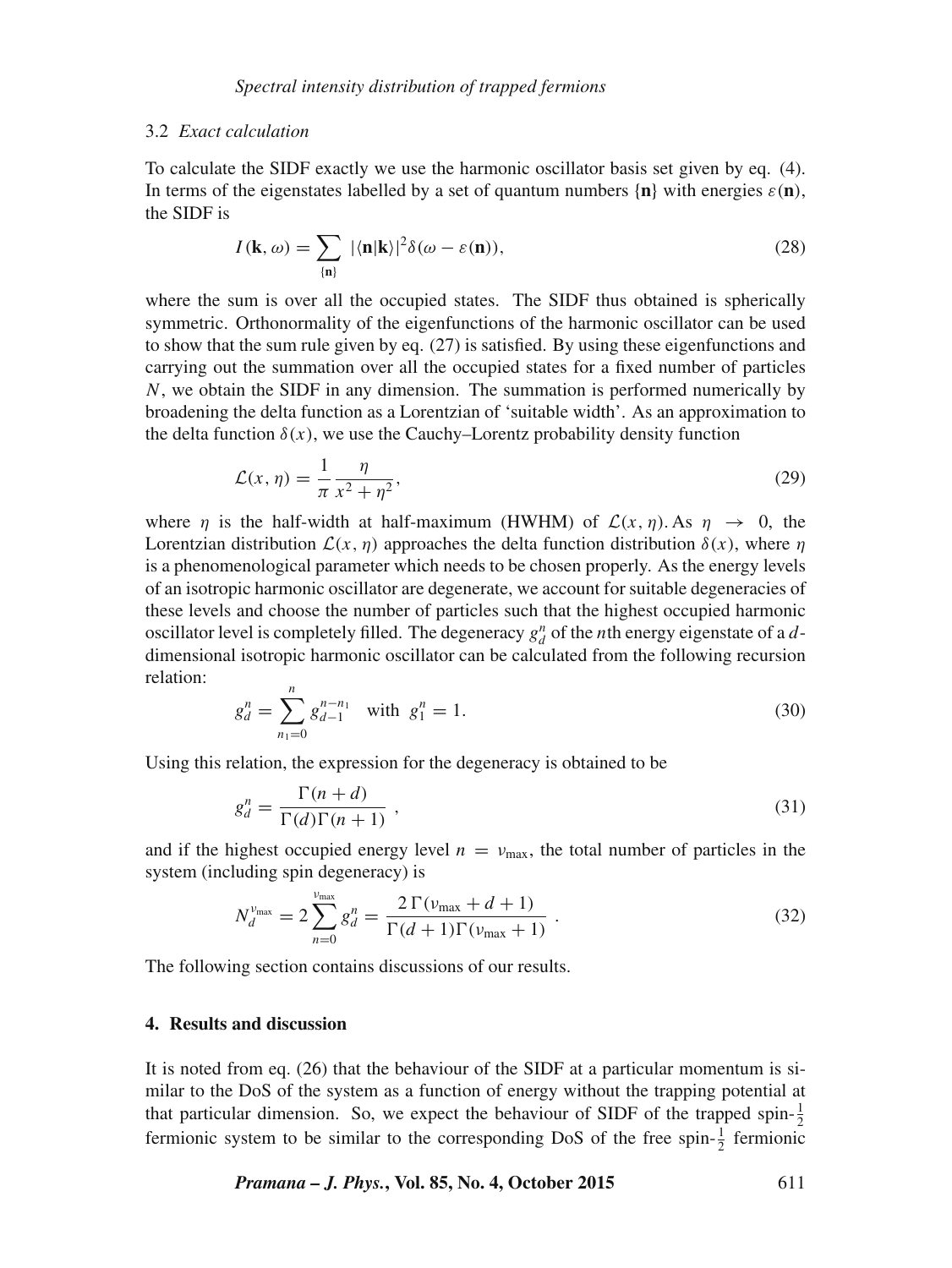#### *Sudeep Kumar Ghosh*

system. The DoS,  $g(\omega)$ , as a function of  $\omega$  of a free spin- $\frac{1}{2}$  fermionic system in 1, 2 and 3 dimensions, is proportional to  $1/\sqrt{\omega}$ , constant and is proportional to  $\sqrt{\omega}$ , respectively. Thus  $I(\mathbf{k}, \omega)$  of the trapped system at a particular momentum is expected to have similar behaviour in the corresponding dimensions. The dynamical response function  $I(\mathbf{k}, \omega)$ encodes the dynamics of the system and have information about the excitations of the system. To capture the dynamical nature within LDA, there are different forms of LDA such as the TDLDA but their domain of applicability is limited by the slowness of dynamics of the system [20,21]. The simplest version of LDA (i.e., the time-independent LDA) was used here to calculate the dynamical response function  $I(\mathbf{k}, \omega)$  and its behaviour was studied in different parameter regimes within this approximation. The SIDF obtained using LDA was compared with the corresponding exact numerical results for different values of  $k = |k|$  due to the spherical symmetry. We discuss their behaviours only for the physical dimensions 1, 2 and 3 although in principle the SIDFs can be calculated using these two methods in any dimension.

Owing to the limitation set by the trap centre chemical potential and the conservation of energy, energy range of the LDA SIDF is limited to a certain window and it is nonzero only within this energy window. Although exact SIDF is large in this window, it has small spectral weight outside as well. Because of the energy time uncertainty principle, in a physical context with interaction, if the excitations of the system have finite lifetime, then this leads to spectral broadening. The phenomenological broadening parameter can, therefore, be related to the finite lifetime of the quasiparticle excitations of the system. The minimum energy difference between the harmonic oscillator energy levels is  $\omega_0$  and for comparing with the LDA SIDF, we have chosen the value of  $\eta$  to be  $\eta/\omega_0 = 1/2$  in exact calculation.

The comparison between the SIDFs in one dimension is shown in figure 1 at  $k = 0$ (figure 1a) and  $k = (k_F^0/2)$  (figure 1b) for  $N = 100, 250$  and 500 which correspond to highest occupied energy level  $v_{\text{max}} = 49$ , 124 and 249, respectively. Here,  $k_{\text{F}}^0$  is the Fermi wave vector set by the trap centre chemical potential  $\mu_0 = ((k_F^0)^2/2)$ . As N is increased, the oscillations in the exact SIDF increases. With the change in momentum, the threshold



**Figure 1.** The SIDF as a function of energy for a system of spin- $\frac{1}{2}$  particles in one dimension with the broadening of the Lorentzian distribution ( $\eta/\omega_0$ ) = 0.5 used in the exact calculation. The dotted curves denote exact results and the solid curves denote LDA results. (**a**) Shows the SIDF at zero momentum and (**b**) shows the SIDF at a different value of momentum  $k = k_{\text{F}}^0/2$ . The exact SIDF has spectral weights outside the LDA window and they have  $1/\sqrt{\omega}$  like dependence.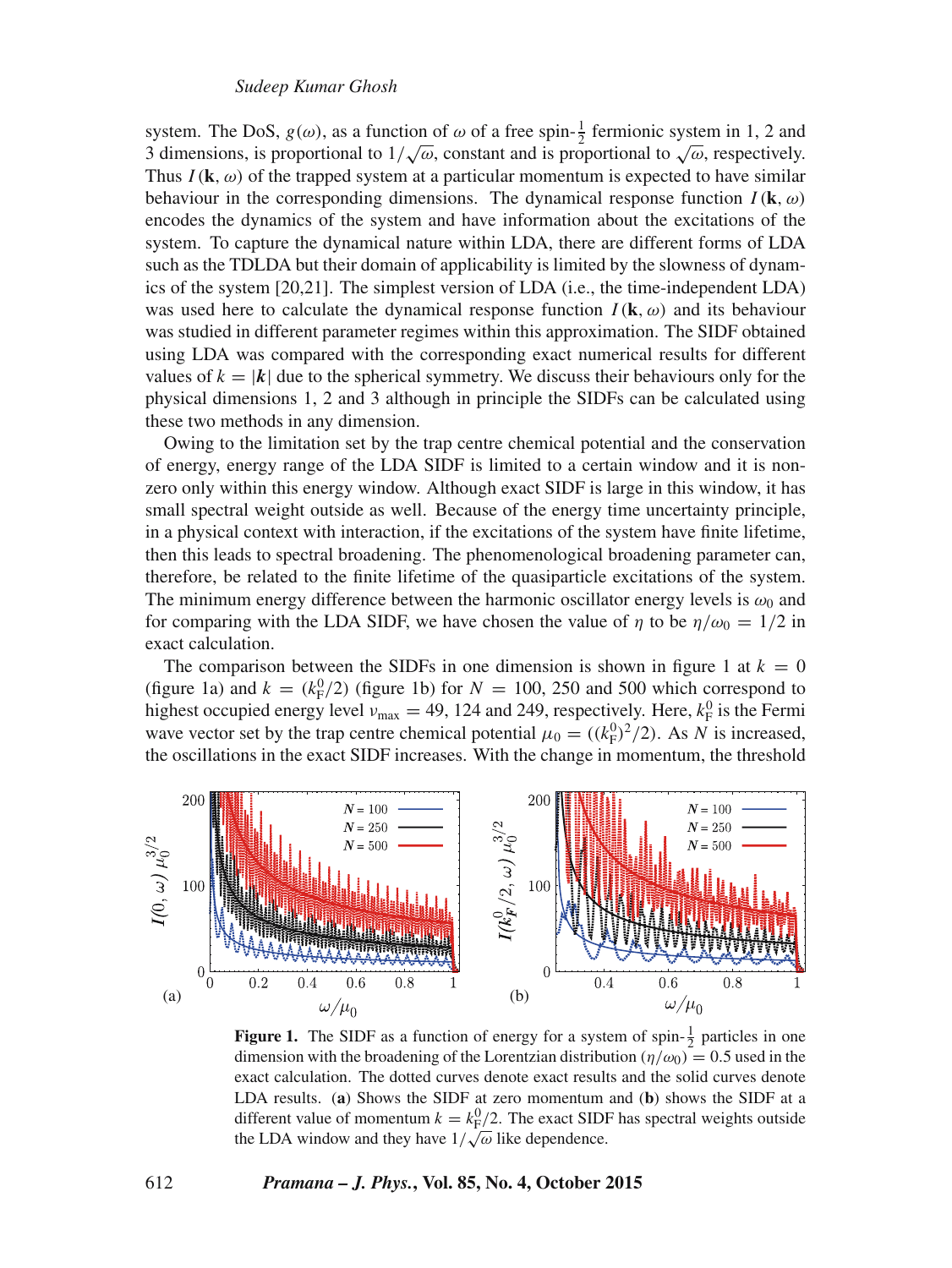for the SIDF in LDA result is expected to change because the free-particle contribution to energy is changed but there is also a high frequency cut-off in the LDA spectrum due to the trap centre chemical potential. The exact SIDF has large weight within the LDA window and relatively small weight outside it; also at momentum  $k = k_{\rm F}^{0}/2$  but with suppressed fluctuations. It is seen from this figure that within the corresponding window of energy, the behaviours of the SIDFs for zero and finite momentum are similar.

The expected constant behaviour of the SIDF in two dimensions is clearly seen from figure 2. At zero and finite momenta the comparisons of exact and LDA SIDFs are shown in figures 2a and 2b, respectively for  $N = 110, 506$  and 1056 which correspond to  $v_{\text{max}} = 9$ , 21 and 31, respectively. It is noted that at half of the Fermi momentum, LDA gives a better description than that at the zero momentum. As expected, the LDA window becomes smaller due to the increase in the free-particle energy for the finite momentum case and the comparison with the exact results becomes better for larger number of particles.

In three dimensions,  $I(\mathbf{k}, \omega)$  at a particular momentum k as a function of  $\omega$ , has an overall  $\sqrt{\omega}$  dependence which is as expected. This is seen from figure 3 with  $N = 112$ , 572 and 1120 which correspond to  $v_{\text{max}} = 5$ , 10 and 13, respectively at  $k = 0$  (figure 3a) and  $k = (k_F^0/2)$  (figure 3b). LDA SIDFs are in a particular window whereas exact spectra have some small spectral weights outside as well. The finite-momentum SIDFs are similar to that of the zero-momentum results although for finite momentum the oscillations get suppressed in the exact SIDF. In this dimension, as *N* increases, LDA becomes better than that for 1D and 2D cases.

The oscillations seen in the exact SIDFs for a fixed number of particles can be attributed to the discrete nature of the harmonic oscillator spectrum. The periods of these oscillations vary with changing *N* due to the change in the trap centre chemical potential. Although, for comparison we have chosen a particular value of  $\eta = \omega_0/2$ , with smaller values of  $\eta$  the oscillations in the exact SIDFs increase and for very small values of  $\eta$ , the disagreement between the exact and LDA SIDFs increases and exact SIDFs become vanishingly small. We also see step-like behaviour when we calculate the exact SIDF as a function of N at fixed  $\omega$  and  $|\mathbf{k}|$ , due to the finite degeneracy of the harmonic oscillator levels. Similar behaviours were also seen earlier in [27,28] for this system in its



**Figure 2.** Comparison of exact (dotted) and LDA (solid) SIDFs in 2d. SIDFs for  $k = 0$  and  $k = k_{\rm F}^0/2$  are shown in (**a**) and (**b**) respectively. Here,  $(\eta/\omega_0) = 0.5$ . It is seen that the LDA SIDF is constant within a window but exact SIDF has weight outside the window as well. Smaller fluctuation in the exact SIDF is seen in finite momentum case.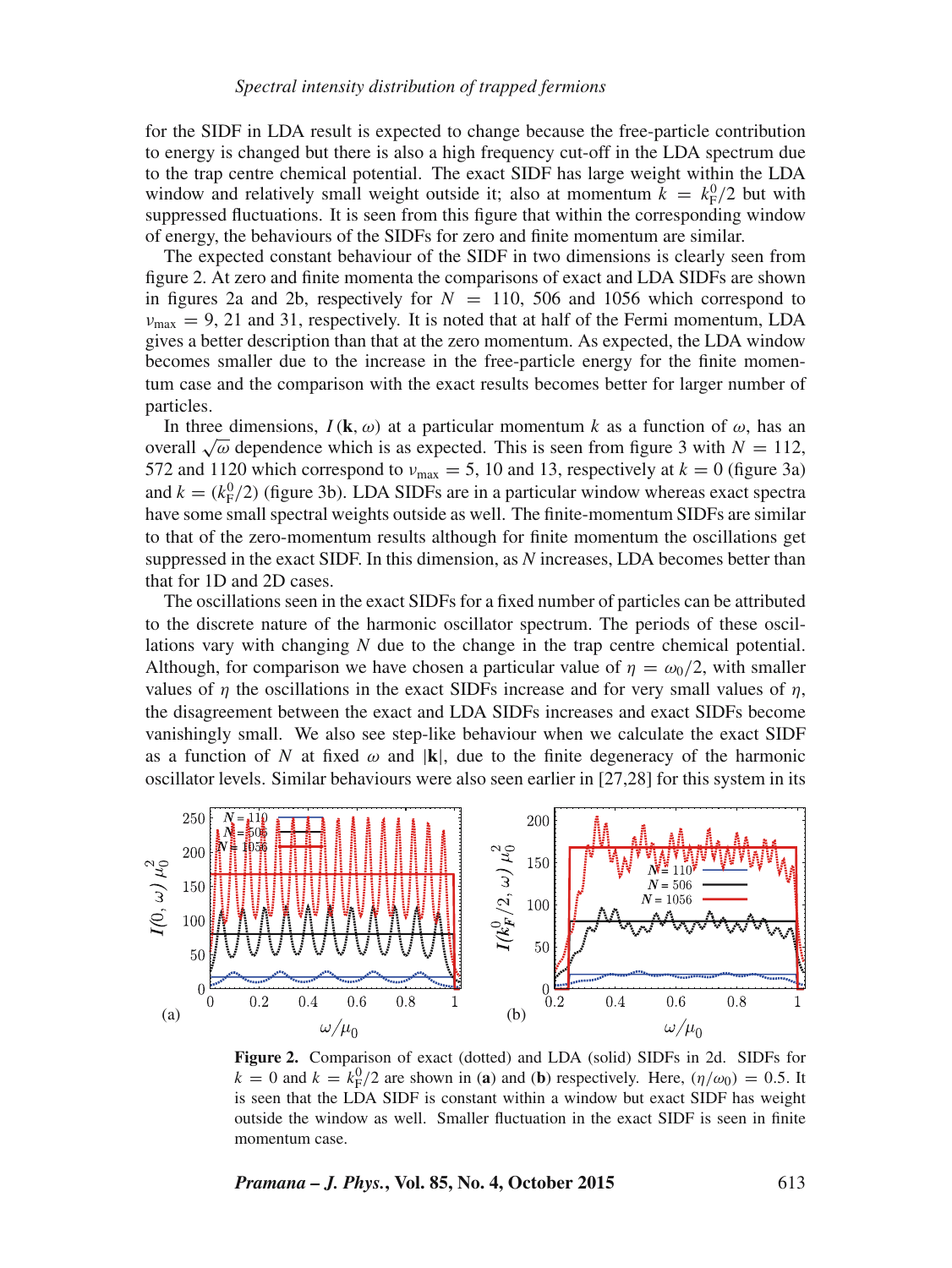

**Figure 3.** The three-dimensional SIDF as a function of energy at fixed momentum is shown. The value of the phenomenological parameter used in the exact calculation is  $(\eta/\omega_0) = 0.5$  with exact and LDA results denoted by dotted and solid curves, respectively. (**a**) Shows the SIDF at zero momentum and (**b**) shows the SIDF at momentum  $k = k_{\rm F}^0/2$ . It is seen that the SIDF has an overall  $\sqrt{\omega}$  dependence and the exact spectra have weights outside the LDA window. The fluctuations in the exact SIDF are smaller for the case of finite momentum.

thermodynamic quantities. From [27,28], it is seen that thermodynamic quantities of this system oscillates as a function of N and continuum approximation or LDA gives better results at higher temperatures. But for very small temperatures, the disagreement with the continuum approximation increases and the exact results become vanishingly small. So, the temperature plays a similar role as the broadening parameter  $\eta$ .

Figure 4 shows the full SIDF spectrum calculated using LDA in 1, 2 and 3 dimensions (in the contour plots figures 4a, 4b and 4c, respectively) as functions of both energy and momentum. The full spectrum has the same overall features as the fixed momentum case but now the behaviours at all momenta are seen. The two-dimensional spectrum clearly shows a contour separating the zero and non-zero regions. The nature spectra corresponding to one and three dimensions are opposite to each other as is expected, i.e., the 1D spectrum has small spectral weights at small momenta and high energy whereas the 3D spectrum has large spectral weights in this regime.

By radio frequency photoemission spectroscopy technique, the spectral density function of a many-body Fermi system is routinely measured [17]. Using spin-polarized Fermi gas to load the atoms to a single hyperfine state, a non-interacting Fermi system can be created [29]. For RF measurements done in this kind of system of ultradilute almost ideal Fermi gas, the SIDF of the system will have signatures as described earlier in the section. Hence, we see that although the exact dynamical response function  $I(\mathbf{k}, \omega)$  has many interesting features, LDA captures essentially most of them quite accurately. We believe that our results will be useful to experimentalists and motivate further theoretical work.

## **5. Summary and outlook**

In this paper, we have investigated how good is LDA in comparison to exact case in determining the dynamical response functions of an ultracold many-body Fermi system.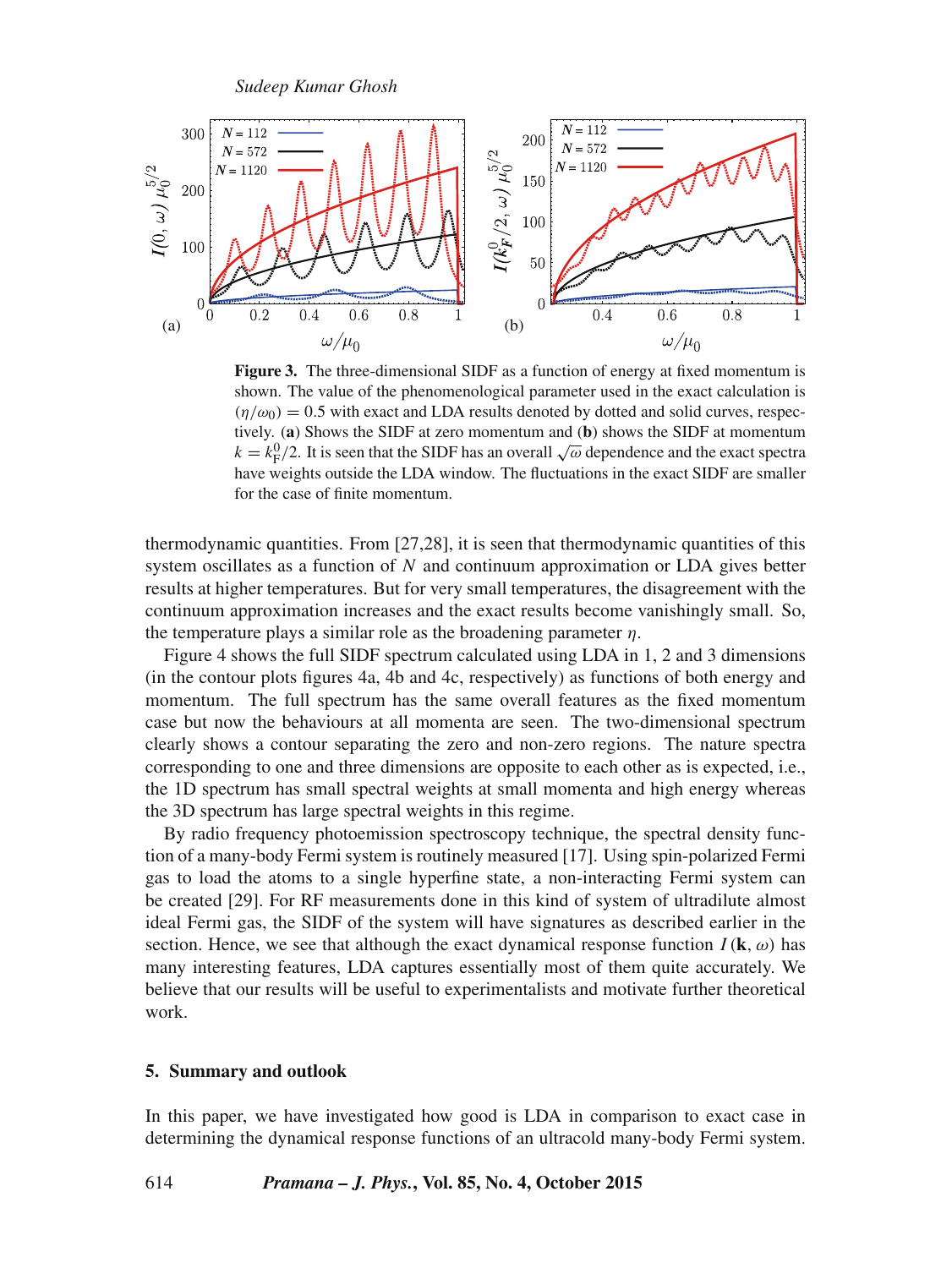*Spectral intensity distribution of trapped fermions*



**Figure 4.** Contour plots of the full SIDF spectrum as functions of both momentum and energy calculated using LDA are shown. (**a**), (**b**) and (**c**) show the spectra for 1, 2 and 3 dimensions for  $N = 500$ , 506 and 572, respectively. The SIDF corresponding to two dimensions clearly shows that it is non-zero below a certain energy contour and is zero above it. The one-dimensional SIDF for small momentum and large energies has smaller values but the three-dimensional SIDF shows opposite behaviour.

We have considered a system of ultracold dilute non-interacting spin- $\frac{1}{2}$  Fermi gas in a harmonic trap at zero temperature. Identifying important scales in the problem, we have calculated one of the most important response functions, the SIDF of the system, exactly and using the simplest version of LDA (although there are other versions of LDA which have their own domain of applicability) in any dimension. The SIDFs at a particular momentum behave as the DoS of the system without trap in the corresponding dimension. We have shown that as the dimension increases the performance of LDA gets better and increase in number of particles makes LDA better in higher dimensions. Also, the intensity distribution function within LDA is non-zero only inside a certain range of energy window fixed by momentum and the trap centre chemical potential, but the exact spectra always have some small weight outside this window. We have shown the full dynamical SIDF as a function of both energy and momentum calculated using LDA and the expected behaviour is seen. We have described the experimental significance and importance of this paper. A novel future direction of this work will be to include repulsive interaction between the trapped spin- $\frac{1}{2}$  fermions and study the behaviour of the emerging Fermi liquid and its excitations in the presence of synthetic non-Abelian gauge fields.